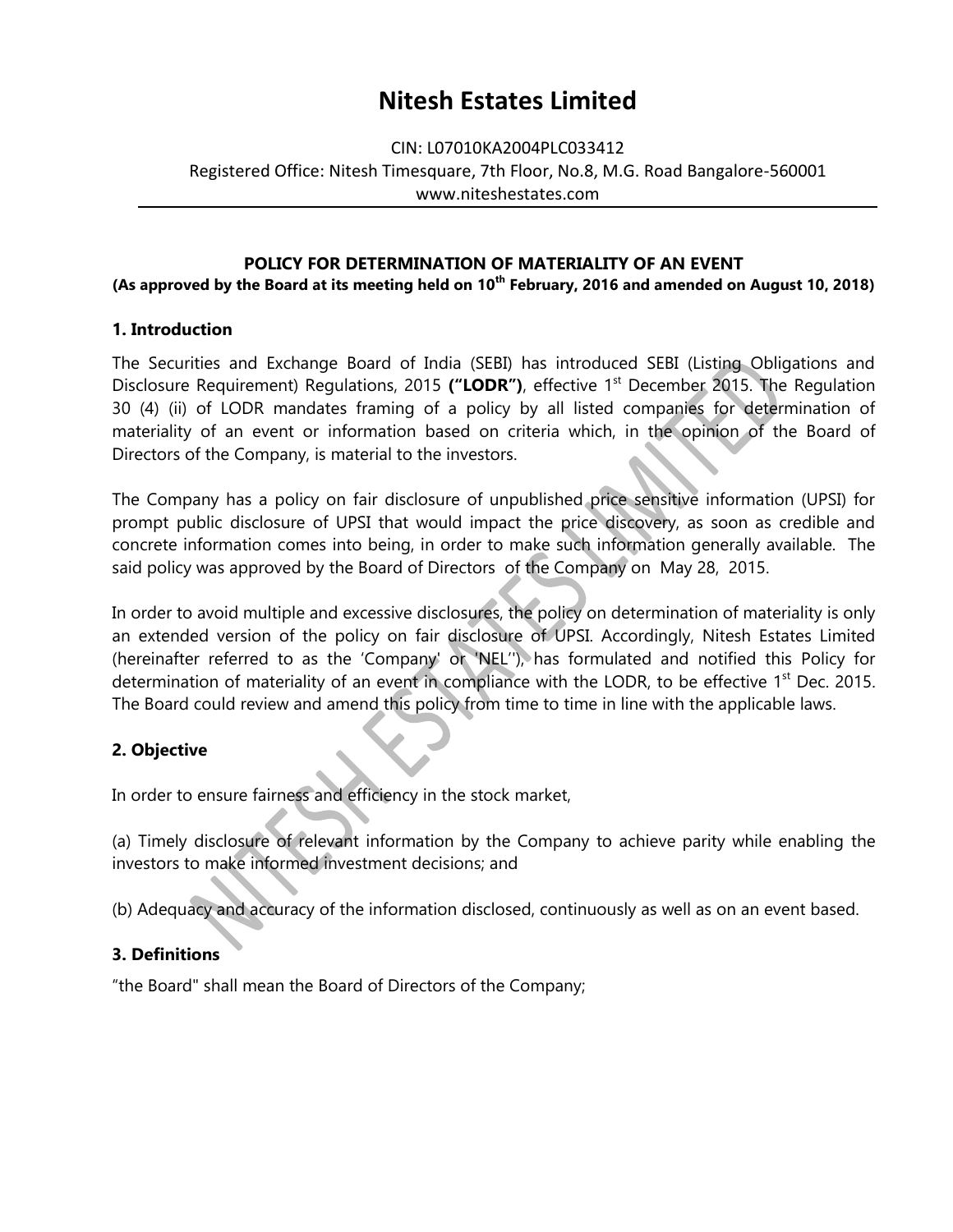CIN: L07010KA2004PLC033412

Registered Office: Nitesh Timesquare, 7th Floor, No.8, M.G. Road Bangalore-560001 www.niteshestates.com

"the Committee" shall mean committee of one or more Key Managerial Personnel (KMP) and / or such number of Independent directors including directors or a combination of them, as the case may be ;

"the Company" shall mean Nitesh Estates Limited;

"Key Managerial Personnel' or "KMP" means key managerial personnel as defined in sub-section (51) of Section 2 of the Companies Act , 2013 i.e.-

- (a) Chief Executive Officer (CEO") /Managing Director ("MD")
- (b) Whole time director (WTD")
- (c) Chief Financial Officer (CFO")
- (d) Company Secretary ("CS")

"Stock Exchange", means the stock exchanges where the securities of a Company are listed;

"Subsidiary" means subsidiary of the Company defined under subsection (87) of Section 2 of the Companies Act, 2013;

"Policy" means this Policy for determination of materiality of an event or information.

"Material Events" are those that are specified in Paragraphs B, C and D of Part A of Schedule III of the LODR.

Words and expressions not defined in this policy shall have the same meaning but defined in SEBI (Listing Obligations and Disclosure Requirement) Regulations, 2015, Securities and Exchange Board of India Act 1992 (15 of 1992), the Securities Contracts (Regulation) Act 1956, the Depositories Act, 1996 (22 of 1996) or the Companies Act, 2013 and rules and regulations made there-under.

## **4. Categories of events or information requiring disclosure**

The events requiring disclosure may be divided broadly into the following categories:

- 4.1 The events that are deemed to be material are have to be necessarily disclosed without applying any test of materiality are indicated in Paragraph A of Part A of Schedule III of the LODR and have also been listed in Schedule I of this Policy.
- 4.2 Paragraph B of Part A of Schedule III of the LODR indicates the events that should be disclosed by the listed entity, if considered material. These events are specified in Schedule 2 and shall be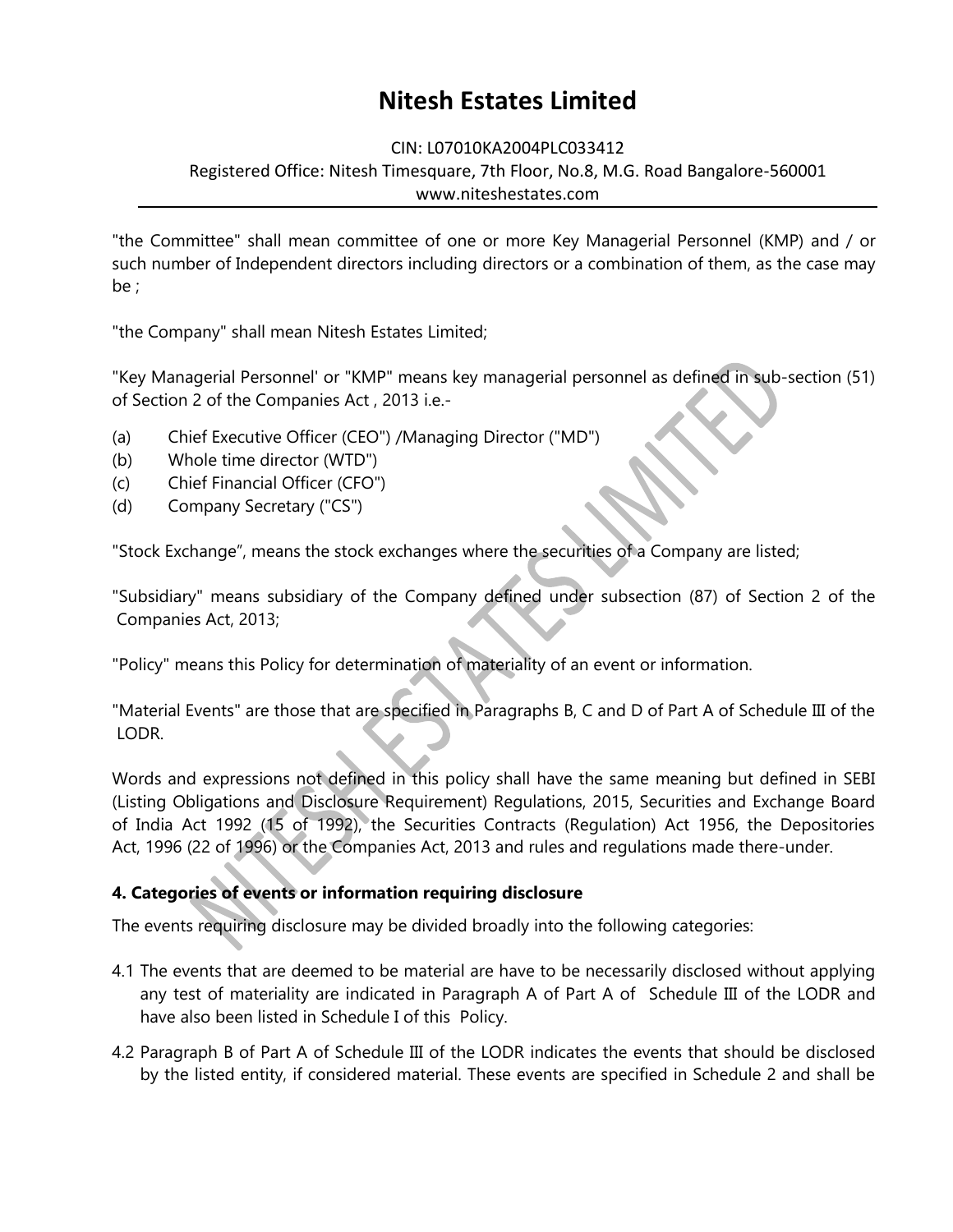#### CIN: L07010KA2004PLC033412

### Registered Office: Nitesh Timesquare, 7th Floor, No.8, M.G. Road Bangalore-560001 www.niteshestates.com

considered material subject to the application of the guidelines mentioned in Clause 5 (Determination of Materiality) hereunder.

- 4.3 Other events or information that may be considered material may include major development that is likely to affect business, and shall be considered material, subject to the application of guidelines mentioned in Clause 5 (Determination of Materiality). These events may include but are not restricted to the following:
	- 4.3.1 Emergence of new technologies
	- 4.3.2 Expiry of patents
	- 4.3.3 Any change of accounting policy that may have a significant impact on the accounts, etc. and brief details thereof;
	- 4.3.4 Any other information which is exclusively known to the Company which may be necessary to enable the holders of securities of the Company to appraise its position and to avoid the establishment of a false market in such securities.
	- 4.3.5 Market sensitive information; and
	- 4.3.6 Any event which in the view of the Board is material.
- 4.4 The Company shall disclose all events/information with respect to Subsidiaries which are material for the Company.

## **5. Determination of Materiality**

Subject to the provisions of the LODR, materiality has to be determined on a case to case basis depending on specific facts and circumstances relating to the information/event. In order to determine whether a particular event/information is material in nature or not, the Committee of Key Management Personnel may consider 'quantitative' or 'qualitative criteria(s) as mentioned below.

5.1. Quantitative criteria of determining materiality shall become applicable to an event / information:

Where the value involved or the impact exceeds:

- (a) 10% of the total income; or
- (b) 10% of the Profit before tax; or
- (c) 10% of the net worth

(Whichever is lower shall be taken as a trigger);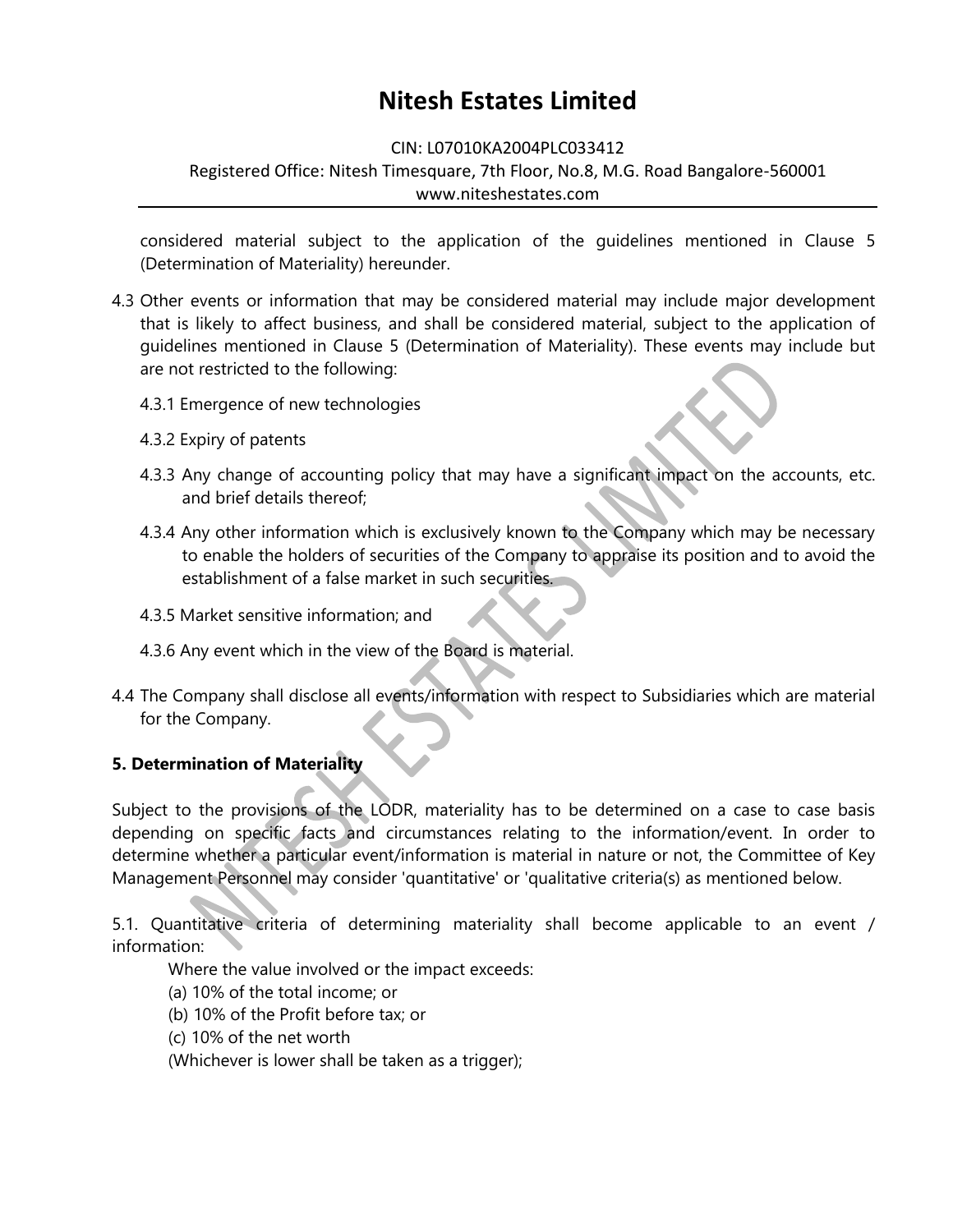#### CIN: L07010KA2004PLC033412

### Registered Office: Nitesh Timesquare, 7th Floor, No.8, M.G. Road Bangalore-560001 www.niteshestates.com

The above threshold shall be determined on the basis of audited consolidated financial statements of the previous financial year.

5.2 Qualitative criteria to determine materiality shall become applicable to an event of information: The omission of which is likely to result in —

- (i) a discontinuity of information already available publicly; or
- (ii) Significant market reaction if the said omission came to light at a later date.

5.3 In the opinion of the Board of Directors of the Company, the event / information is considered material. In circumstances where `quantitative' test may not be applicable, 'qualitative, test may be applied to determine materiality. If a particular information or event in question satisfies any of the `qualitative' or 'quantitative' criteria, the Company shall be under an obligation to disclose the same to the stock exchanges.

## **6. List of information to be disclosed to Stock Exchange(s)**

Company shall make disclosures of any events or information which, in the opinion of the Board of the Company, is material.

The Company shall first disclose to stock exchange(s) of all events, as specified in Part A of Schedule III of the LODR, or information as soon as reasonably possible and not later than twenty four hours from the occurrence of event or information:

Provided that in case the disclosure is made after twenty four hours of occurrence of the event or information, the Company shall, along with such disclosures provide explanation for delay:

Provided further that disclosure with respect to events specified in sub-para 4 of Paragraph A of Part A of Schedule III of the LODR shall be made within thirty minutes of the conclusion of the Board Meeting.

In terms of Regulation 30 (3) of the LODR, the Company shall make disclosure of the following events, based on application of the guidelines for materiality.

| SI.<br>No | Disclosure of events based on materiality      | <b>Criteria</b> |
|-----------|------------------------------------------------|-----------------|
|           | Signing of or Commencement of New JDA/ Project | Quantitative    |
|           | Any postponement in / delay of the Project     | Quantitative    |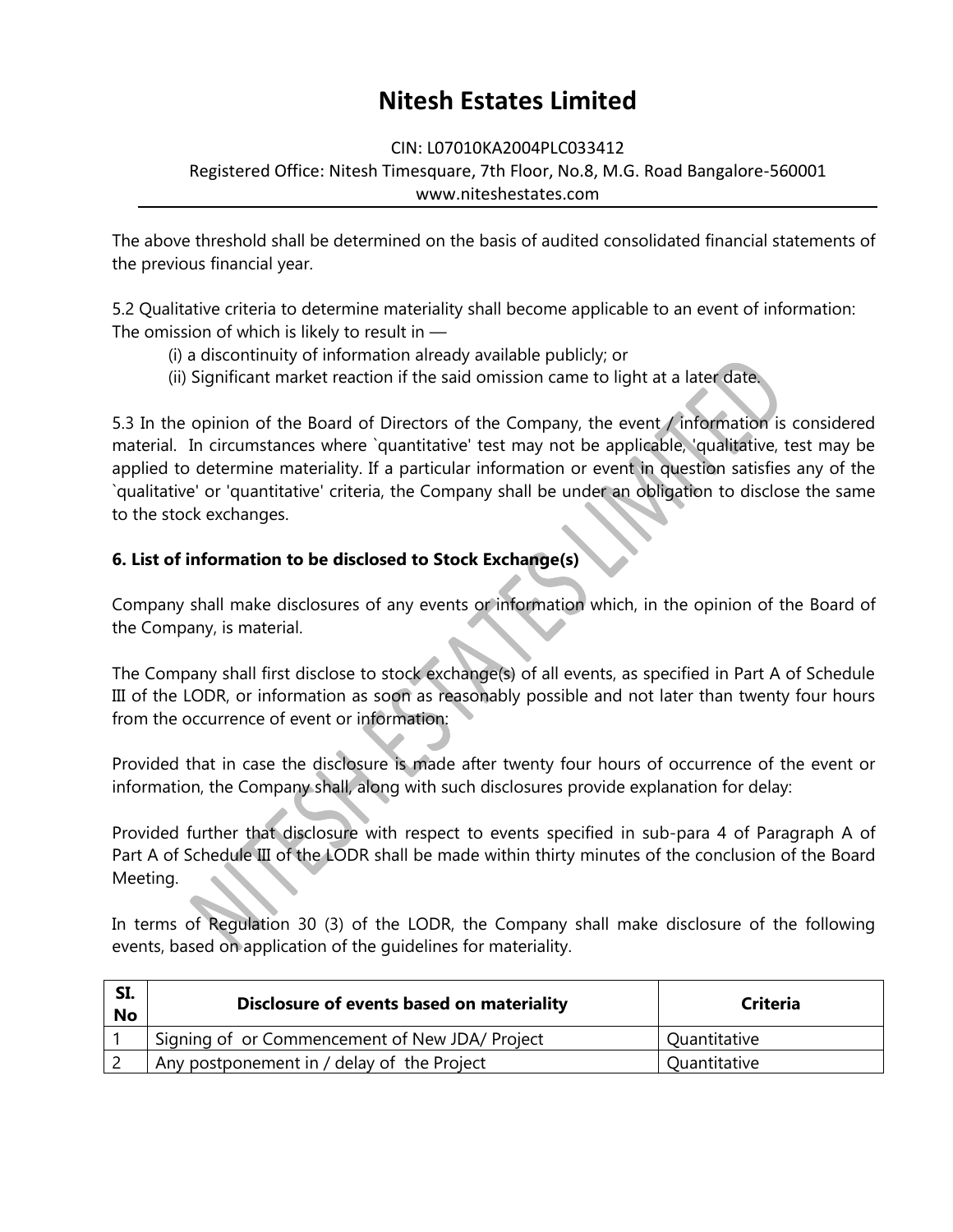CIN: L07010KA2004PLC033412

## Registered Office: Nitesh Timesquare, 7th Floor, No.8, M.G. Road Bangalore-560001 www.niteshestates.com

| $\overline{3}$ | Change in the general character or nature of business brought        | Quantitative |  |  |  |
|----------------|----------------------------------------------------------------------|--------------|--|--|--|
|                | about by any arrangements for                                        |              |  |  |  |
|                | strategic,<br>(i)                                                    |              |  |  |  |
|                | technical<br>(ii)                                                    |              |  |  |  |
|                | Construction<br>(iii)                                                |              |  |  |  |
|                | marketing tie-up,<br>(iv)                                            |              |  |  |  |
|                | adoption of new lines of business<br>(v)                             |              |  |  |  |
| 4              | Project launch                                                       | Quantitative |  |  |  |
| $\overline{5}$ | Awarding orders or any amendment or termination thereof, not         | Quantitative |  |  |  |
|                | in the normal course of business                                     |              |  |  |  |
| 6              | Bagging / receiving contracts or any amendment or termination        | Quantitative |  |  |  |
|                | thereof, not in the normal course of business.                       |              |  |  |  |
| $\overline{7}$ | Agreements which are binding and not in normal course of Qualitative |              |  |  |  |
|                | Business and revision(s) or amendment(s) or termination(s)           |              |  |  |  |
|                | thereof.                                                             |              |  |  |  |
| 8              | Disruption of operations of any one or more units or division of     | Quantitative |  |  |  |
|                | the Company due to natural calamity (earthquake, flood, fire         |              |  |  |  |
|                | etc.), force majeure or events such as strikes, lockouts etc         |              |  |  |  |
| 9              | Effect(s) arising out of change in the regulatory framework          | Quantitative |  |  |  |
|                | applicable to the Company                                            |              |  |  |  |
| 10             | Litigation(s) /dispute(s) / regulatory action(s)<br>against<br>the   | Quantitative |  |  |  |
|                | Promoters / KMPs / Company with impact                               |              |  |  |  |
| 11             | Fraud / defaults etc. by directors (other than key managerial        | Qualitative  |  |  |  |
|                | personnel) or employees of Company.                                  |              |  |  |  |
| 12             | Options to purchase any scheme including ESOP                        | Quantitative |  |  |  |
|                | Giving of quarantees or indemnity or becoming a surety for any       | Quantitative |  |  |  |
|                | third party.                                                         |              |  |  |  |
| 13             | Grant, withdrawal, surrender, cancellation or suspension of          | Qualitative  |  |  |  |
|                | licenses or regulatory approval                                      |              |  |  |  |
| 14             | Change of accounting policy                                          | Qualitative  |  |  |  |
| 15             | Emergence of new technology                                          | Qualitative  |  |  |  |

Information for disclosure / dissemination is required to be approved by the Committee or by Chairman or Managing Director of the Company.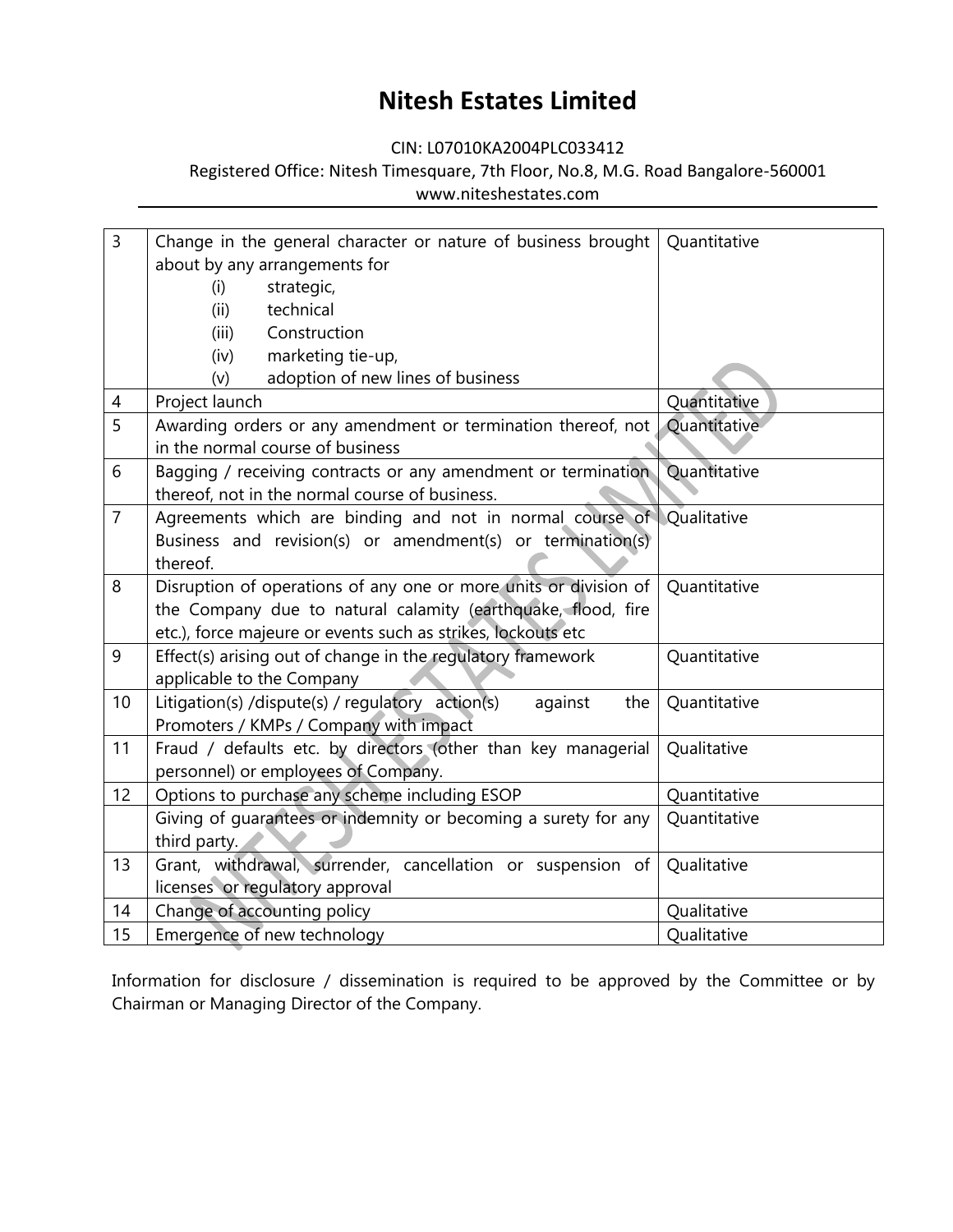#### CIN: L07010KA2004PLC033412

## Registered Office: Nitesh Timesquare, 7th Floor, No.8, M.G. Road Bangalore-560001 www.niteshestates.com

In case of listed subsidiary, the holding company shall only disclose the impact of such material events / information on its operations or performance, if any, along with a reference to the link on Stock Exchange(s) website where announcement made by listed subsidiary is available.

The Company shall make disclosures of all material event(s) / information / transaction(s) or arrangement(s) with respect to its unlisted subsidiaries.

The Company shall supplement the information released to Stock Exchanges by public announcements and / or by simultaneously publishing such information on the Company's website.

In case of any ambiguity or inappropriateness in determining the materiality of an event or information, the decision of the Committee shall prevail.

### **7. Administrative Measures**

7.1 The Committee shall be authorized for the purpose of determining materiality of an event or information as enumerated in Clause 4.2, Clause 4.3 and Clause 4.4 (basis the Guidelines mentioned in Clause 5 of the Policy) and making disclosures to the Stock Exchange.

The disclosure/dissemination of the material events/information is required to be determined and approved by the Committee or by any managing director of the Company. In case of any ambiguity or inappropriateness in determining the materiality of an event or information, the decision of the Committee shall prevail.

7.2 The Committee may also be guided by previous guidance of SEBI or comparable international Regulators about materiality, while expressing a view on whether the information is material or not.

7.3 The contact details of the members of the Committee, who shall act as the coordinator between the management and the stakeholders, shall be disclosed to the Stock Exchange and also be disseminated on the Company's website.

## **8. When to disclose an event/information be said to have occurred?**

8.1. The disclosure would depend upon the timing when the Company became aware of the event / information. Certain disclosure depends upon the facts of each case, i.e.,

(a) at the stage of discussion, negotiation or approval, wherever required; and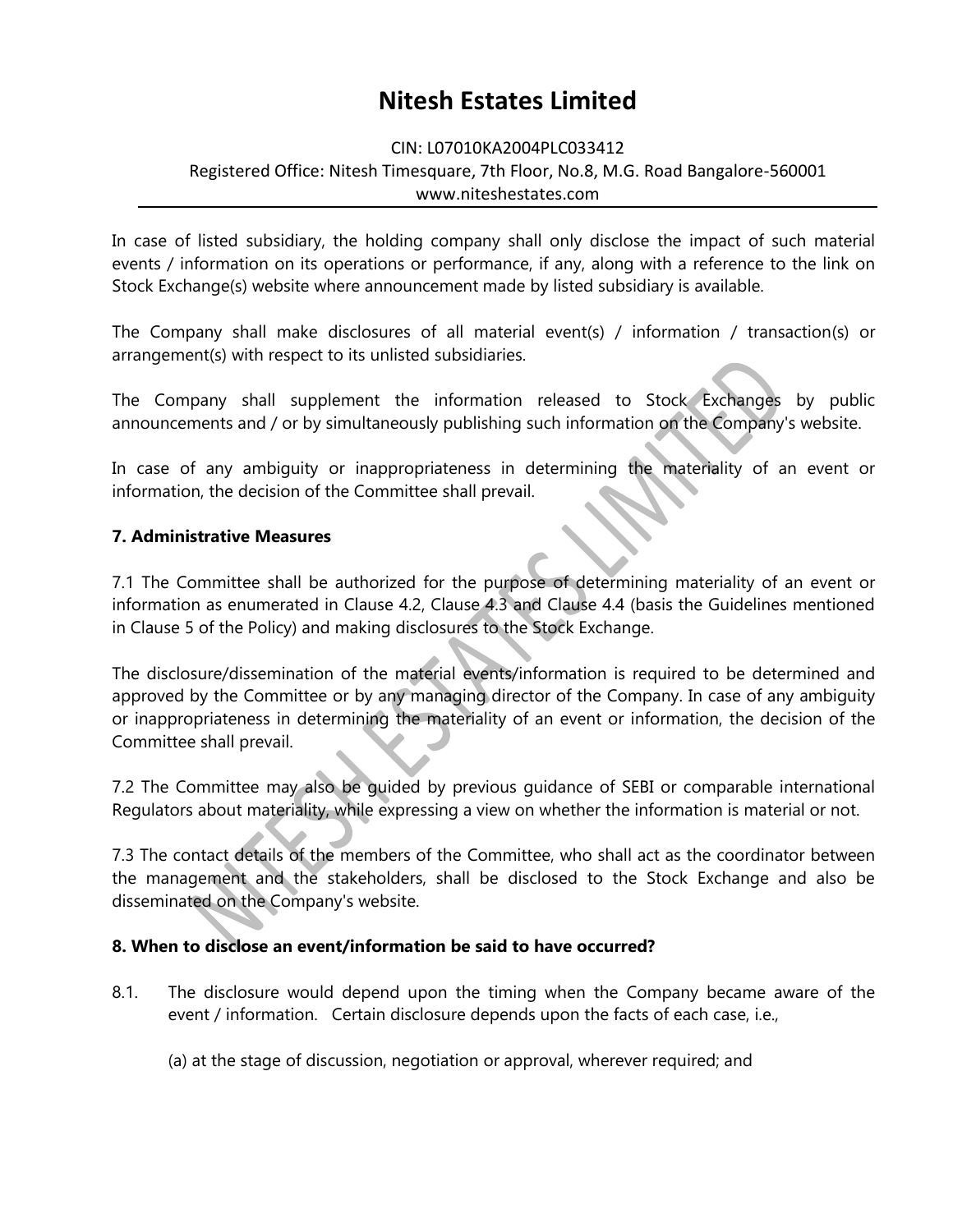#### CIN: L07010KA2004PLC033412

### Registered Office: Nitesh Timesquare, 7th Floor, No.8, M.G. Road Bangalore-560001 www.niteshestates.com

(b) upon occurrence of natural calamities, disruptions etc., where there is no such discussion, negotiation or approval required.

8.2. In the case of 8.1.(a), the events/information can be said to have occurred upon receipt of approval of Board of Directors e.g. further issue of capital by rights issuance and in certain events/information after receipt of approval of both i.e. Board of Directors and Shareholders.

However, considering the price sensitivity involved, for certain events e.g. decision on declaration of dividends, disclosure shall be made on receipt of approval of Board of Directors pending Shareholder's approval.

8.3. In the case of 8.1.(b), the events/information can be said to have occurred when the Company becomes aware of the events/information, or as soon as, KMP of the Company have, or ought to have reasonably come into possession of the information in the course of the performance of their duties.

8.4. At times the preliminary information about an event is such that the Committee or the KMP of the Company cannot reasonably determine whether the information is material / price sensitive or not and may need to wait for more information or seek expert advice or conduct investigation/inquiry in order to determine the nature of the information.

In such cases, the Committee or the KMP shall be construed to have become aware of the event/information when the probable impact of the event / information becomes known/ assessable to the extent of 75% of materiality threshold and not when the impact is finally and accurately assessed.

## **9. Medium of disclosure/ dissemination**

9.1 Disclosure/dissemination of information may be done through various media such as publication of results in Newspapers, briefings on meetings with analysts and other investor relations conferences on the Company's website and/ or press release so as to achieve maximum reach and quick dissemination.

9.2 The Company shall ensure that disclosure of information to Stock Exchanges is made promptly, by the Authorised KMPs of the Company.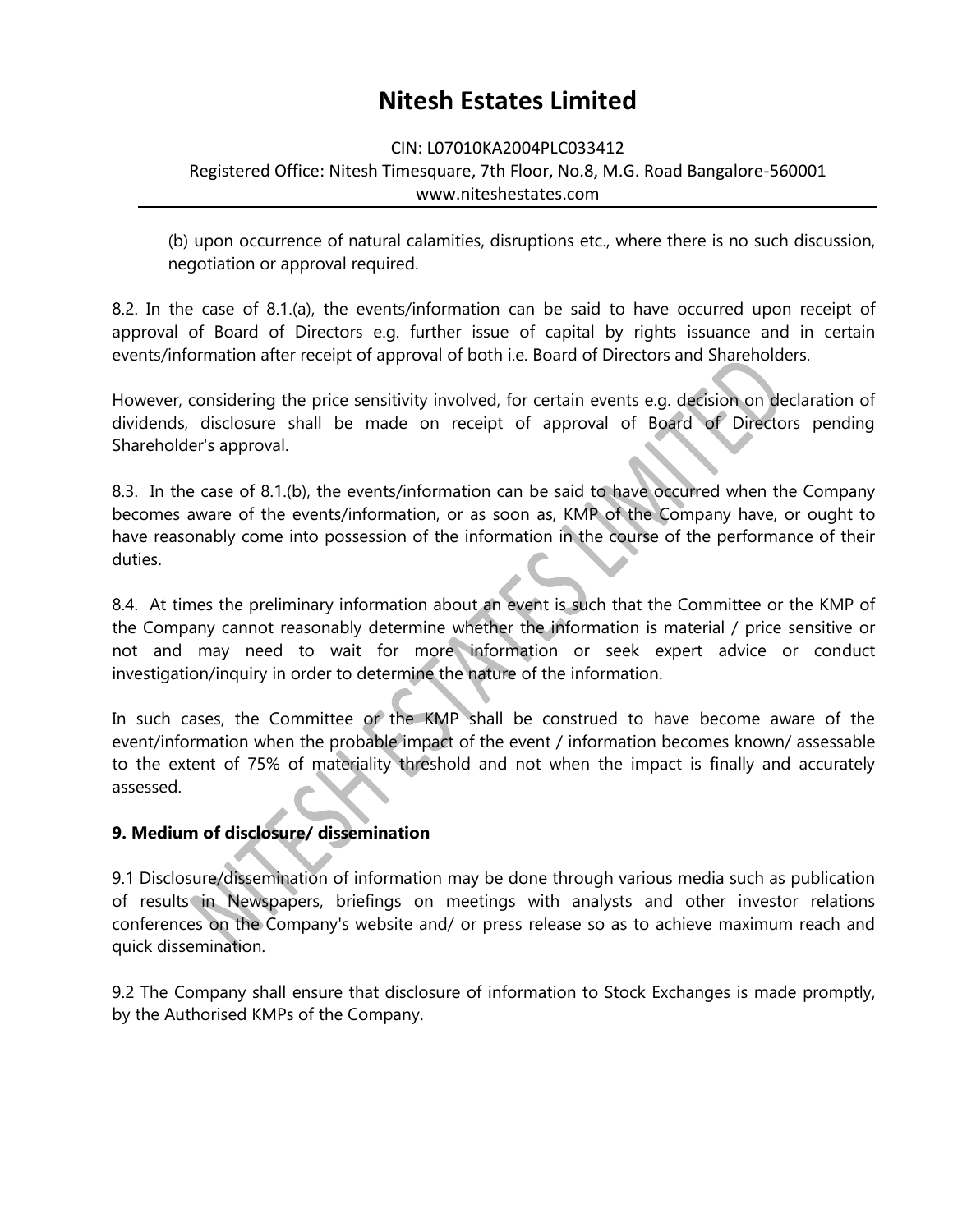CIN: L07010KA2004PLC033412

Registered Office: Nitesh Timesquare, 7th Floor, No.8, M.G. Road Bangalore-560001 www.niteshestates.com

9.3 The information filed by the Company with Stock Exchanges under continuous disclosure requirement under the Regulations will also be made available on the Company's website.

| Name of the KMP        | <b>Designation</b>                              | <b>Address and</b><br><b>Telephone</b>                   | e-mail                            |
|------------------------|-------------------------------------------------|----------------------------------------------------------|-----------------------------------|
| Mr. Nitesh Shetty      | Chairman &<br>Managing<br>Director              | Nitesh TimesSquare<br>7 <sup>th</sup><br>Floor, No<br>8, | nitesh.shetty@niteshgroup.com     |
| Mr. L. S. Vaidyanathan | Executive Director                              | M G Road,<br>Bangalore-560 001                           | Vaidyanathan.Is@niteshestates.com |
| Mr. Ashwini Kumar      | R,<br>Director<br>Executive<br>COO              | +91 80 4017 4000                                         | ashwini.kumar@niteshestates.com   |
| Mr. Venkateshan M A    | <b>Chief Finance Officer</b>                    |                                                          | venkateshan.ma@niteshestates.com  |
| Mr. Prasant Kumar      | Company Secretary &<br>Chief Compliance Officer |                                                          | prasant.kumar@niteshestates.com   |

### **Authorised persons for disclosure**



Events that have to be necessarily disclosed without applying any test of materiality are stated as follows;

- 1. Acquisition(s) (including agreement to acquire), Scheme of Arrangement (amalgamation/ merger/ demerger/restructuring), or sale or disposal of any unit(s), division(s) or subsidiary of the Company or any other restructuring:
- 2. Issuance or for forfeiture of securities, split or consolidation of shares, buyback of securities, any restriction on transferability of securities or alteration in terms or structure of existing securities including forfeiture, reissue of forfeited securities, alteration of calls, redemption of securities etc.;
- 3. Revision in Rating(s);
- 4. Outcome of Meetings of the Board of the Company The Company shall disclose to the exchange within 30 minutes of the closure of the meeting, held to consider the following:
	- 4.1 declaration of dividends and/or cash bonuses recommended or declared or the decision to pass any dividend and the date on which dividend shall be paid/dispatched;
	- 4.2 any cancellation of dividend with reasons thereof;
	- 4.3 the decision on buyback of securities;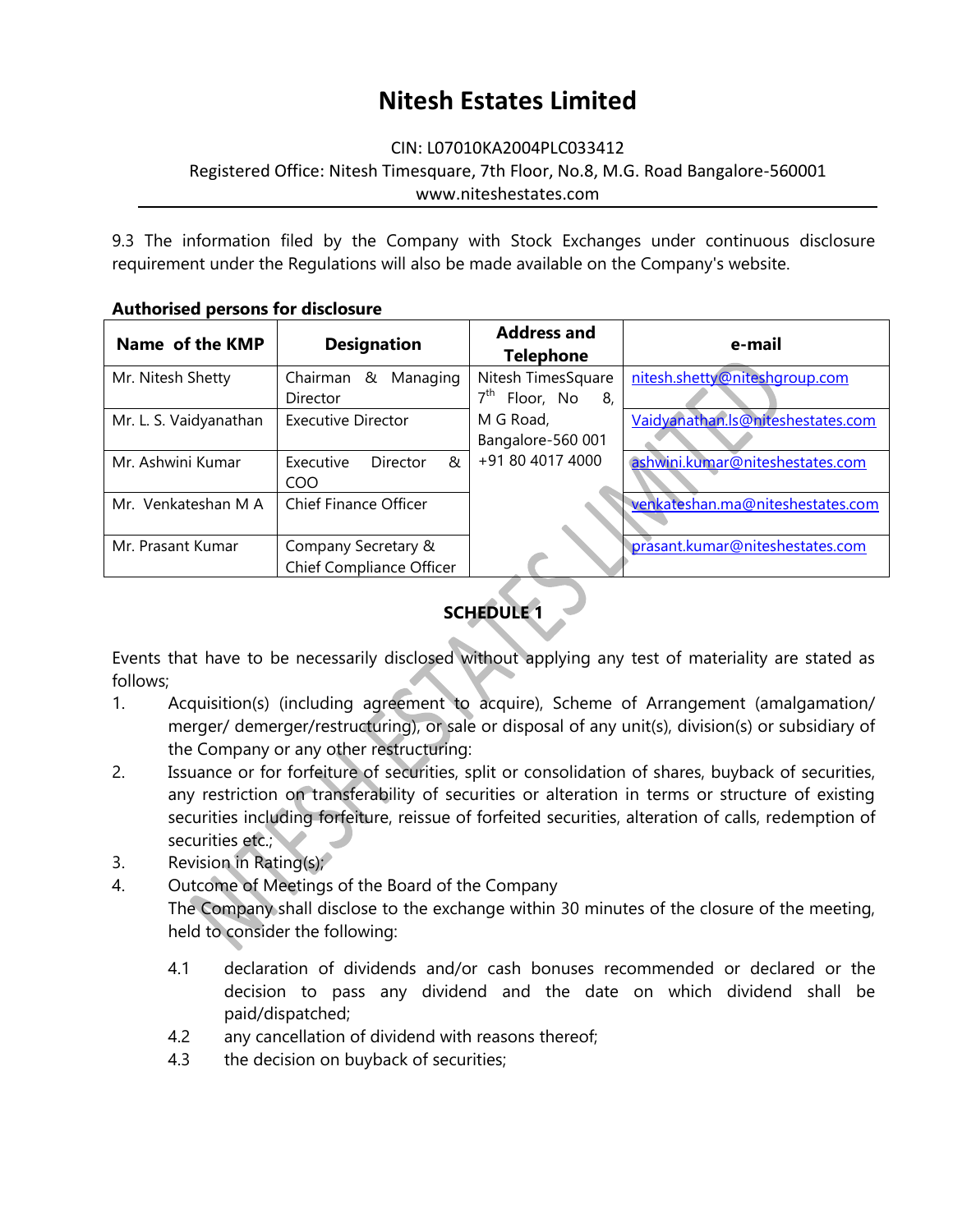CIN: L07010KA2004PLC033412

Registered Office: Nitesh Timesquare, 7th Floor, No.8, M.G. Road Bangalore-560001 www.niteshestates.com

- 4.4 the decision with respect to fund raising proposed to be undertaken
- 4.5 increase in capital by issue of bonus shares through capitalization including the date on which such bonus shares shall be credited/dispatched;
- 4.6 reissue of forfeited shares or securities, or the issue of shares or securities held in reserve for future issue or the creation in any form or manner of new shares or securities or any other rights, privileges or benefits to subscribe to;
- 4.7 short particulars of any other alterations of capital, including calls;
- 4.8 financial results;
- 4.9 decision on voluntary delisting by the Company from Stock Exchange(s).
- 5. Agreements (viz, shareholder agreement(s), joint venture agreement(s), family settlement agreement(s) (to the extent that it impacts management and control of the Company), agreement(s)/treaty(ies)/contract(s) with media companies) which are binding and not in normal course of business, revision(s) or amendment(s) and termination(s) thereof;
- 6. Fraud/defaults by promoter or Key Managerial Personnel or by Company or arrest of Key Managerial Personnel or promoter;
- 7. Change in Directors, Key Managerial Personnel, auditor and Compliance Officer;
- 8. Appointment or discontinuation of share transfer agent;
- 9. Corporate debt restructuring;
- 10. One time settlement with a bank;
- 11. Reference to BIFR and winding up petition filed by any party / creditors;
- 12. Issuance of Notices, call letters, resolutions and circulars sent to shareholders, debenture holders or creditors or any class of them or advertised in the media by the Company;
- 13. Proceedings of Annual and Extraordinary General Meetings of the Company;
- 14. Amendments to memorandum and articles of association of Company, in brief;
- 15. Schedule of analyst or institutional investor meet and presentations on financial results made by the Company to analysts or institutional investors;

## **SCHEDULE 2**

- 1. Commencement or any postponement in the date of commencement of commercial production or commercial operations of any unit/division;
- 2. Change in the general character or nature of business brought about by arrangements for strategic, technical, manufacturing, or marketing tie-up, adoption of new lines of business or closure of operations of any unit/division (entirety or piecemeal);
- 3. Capacity addition or product launch;